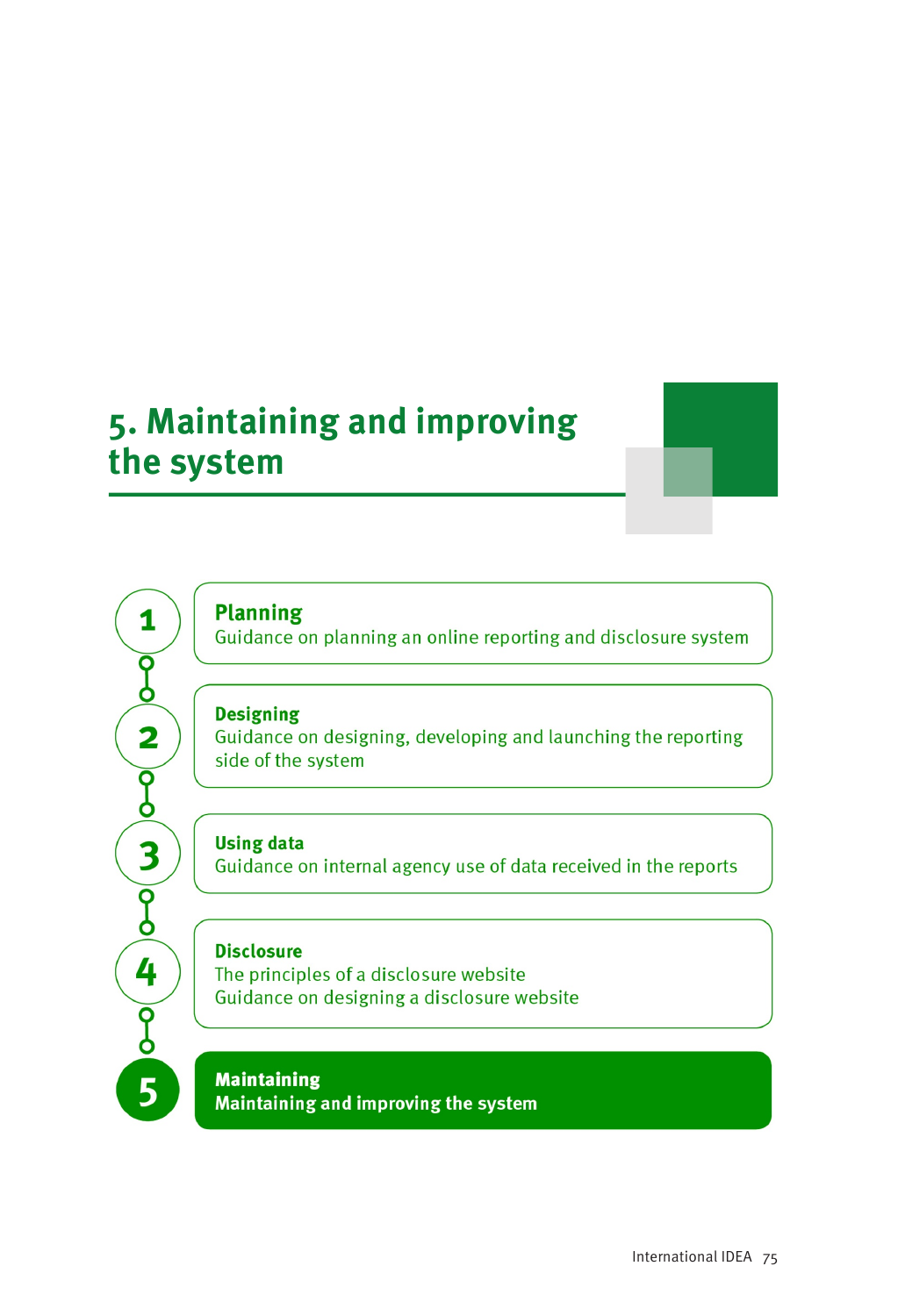The work and financial costs do not stop once the reporting and disclosure system is up and running. It will also require continual maintenance, periodic updating and eventual upgrading. Below are some reflections based on the experiences of other countries.

### **5.1. Maintenance**

- Maintain a test version of the system. This should be an exact reproduction of the live system, including the same architecture, where bugs or new developments can be fixed or tested before being deployed.
- Any critical issues should be dealt with as part of a support contract with the system's developer and should be resolved as soon as possible.
- Notify users of any changes to the system or planned downtime. Put a note on the website at least a week before a system shutdown and ensure that this will not coincide with any deadlines or periods of heavy use.
- Review security threats regularly and put necessary safeguards in place.
- Keep browser compatibility in mind. Make sure the system and plug-ins can handle browser updates. In Australia, eReturns was not working for a large number of people at one point due to browser incompatibility after an external update of which the AEC was unaware.
- Dedicated staff will likely be necessary to run and maintain the system; the number of staff appointed varies between countries (see Table 5.1).

| <b>Country</b>          | Number of staff working on the system                                                                                                                    |
|-------------------------|----------------------------------------------------------------------------------------------------------------------------------------------------------|
| Canada                  | 5 to 6 full-time employees                                                                                                                               |
| Colombia                | 1 full-time employee                                                                                                                                     |
| Estonia                 | 2 full-time employees                                                                                                                                    |
| Finland                 | 3 part-time employees                                                                                                                                    |
| Georgia                 | 2 full-time and 4 part-time employees                                                                                                                    |
| Norway                  | 3 to 4 part-time employees                                                                                                                               |
| United<br>Kingdom       | 1 full-time employee, 2 part-time employees who also provide support for other IT infrastructure<br>and systems, and support from developers             |
| United<br><b>States</b> | 5 full-time contractors maintain, operate and upgrade the FEC's various IT systems; 1 full-time FEC<br>employee who manages the eFiling reporting system |

### **Table 5.1. Staff allocations for running and maintaining existing systems**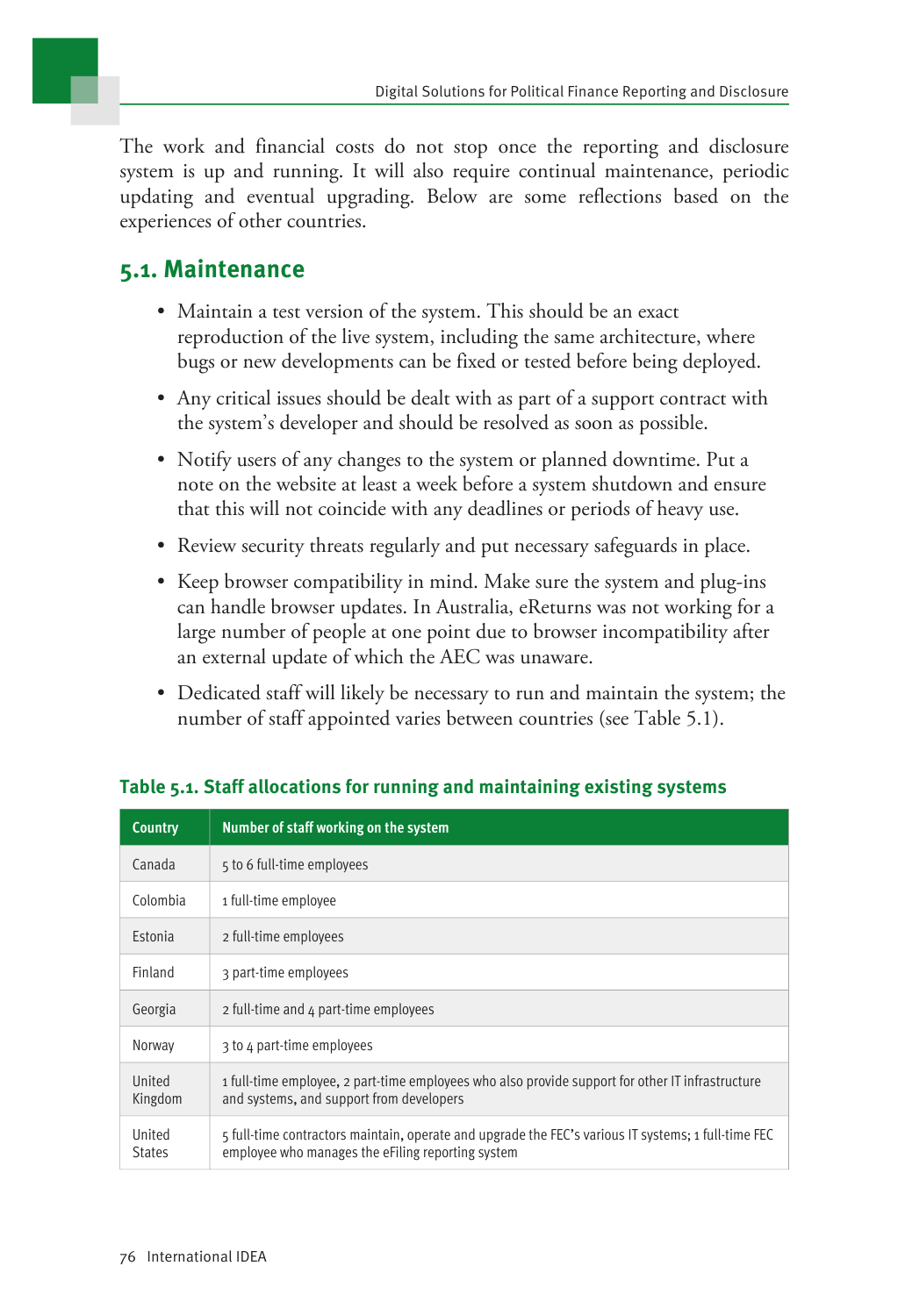

## **5.2. Improvement**

- Solicit feedback from users of the system (e.g. feedback forms on the reporting and disclosure sites, or in person during training sessions), and use this to inform future revisions. Alternatively, an oversight agency could convene a meeting of users at specific junctures, such as post-election, to hear the experiences of political parties and candidates. Reviewing what worked (or did not work) can guide future improvements. For example, in Panama a special commission comprised of stakeholders is convened following each election and proposed reforms are then put to Congress.
- Use site traffic monitoring tools, such as Google Analytics, to improve the service by identifying users' behaviour on the site.

# **5.3. Upgrades**

Incremental upgrades will be necessary throughout the life of the system. Although anticipating costs for upgrades can be difficult as many of the factors involved are unpredictable, some attempt should be made to budget for upgrades. Upgrades are unavoidable as a result of:

- functionality that was not included in the first phase, but was kept on hold for a later module;
- new functionality being identified;
- serious issue resolution:
- new or altered legislation (or interpretation of the legislation);
- changes to browser and other software requirements; or
- evolving security threats.

If the agency hosts the system internally, also consider regular hardware upgrades. When new versions of the UK and US disclosure websites were launched in 2015 and 2017, respectively, the agencies solicited input from all stakeholders in the redesign process. Beta sites were launched, and for a time these were run in parallel with the old sites. The FEC sought feedback on the beta site, including conducting interviews with users. It also drew on the skills of a government resource group to develop the new site in close consultation with the oversight agency.